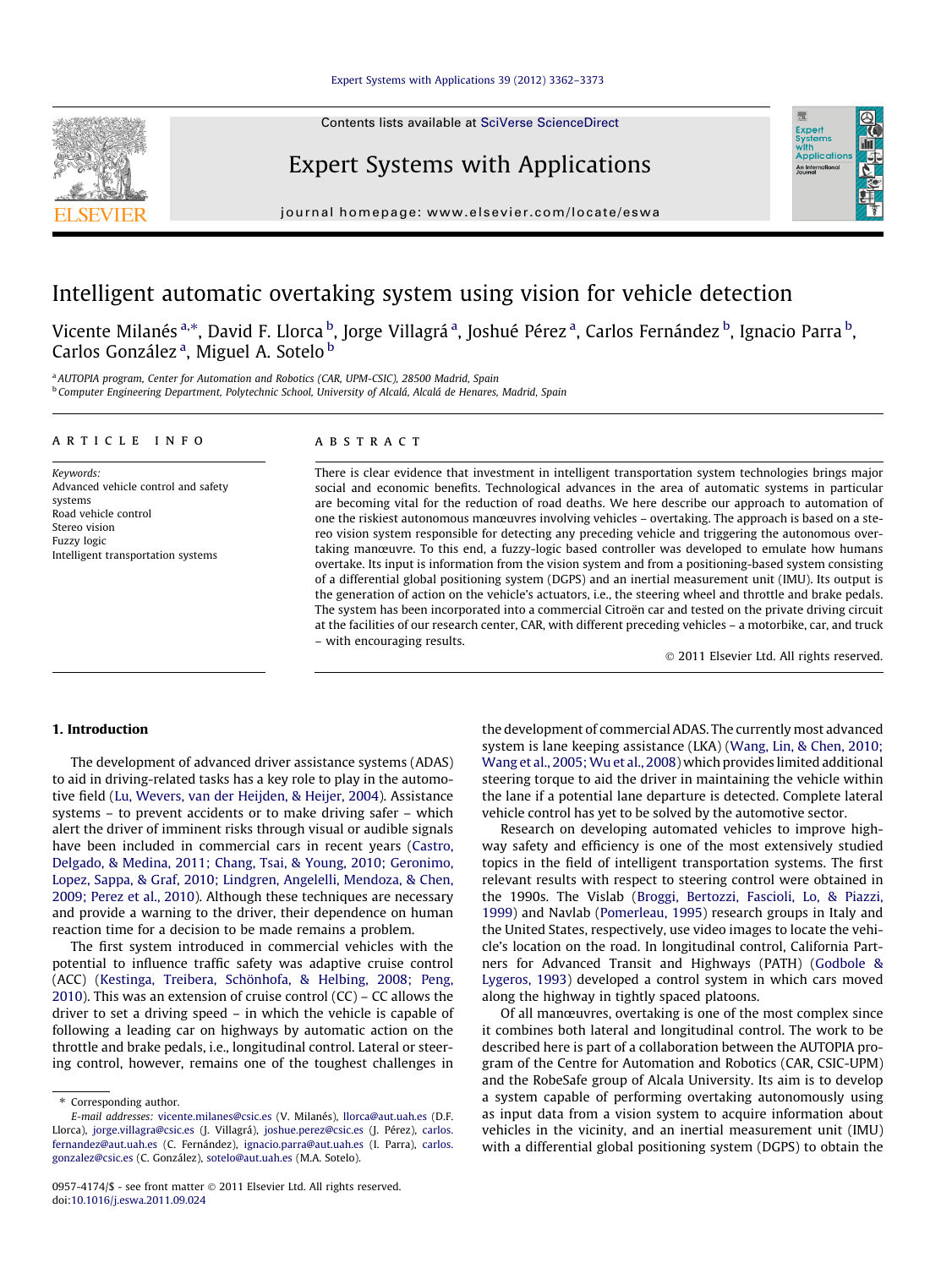vehicle's positioning. A fuzzy-logic based controller is responsible for sending the appropriate output to the vehicle's actuators – the steering wheel, and throttle and brake pedals.

The problem of automating the overtaking manœuvre has been tackled from different points of view. A simulated guidance-based on-line trajectory planning algorithm – based on the principles of Rendezvous Guidance – is defined in [Usman and Kunwar \(2009\).](#page-10-0) A mathematical model is used in [Shamir \(2004\)](#page-10-0) to design a smooth and comfortable optimal lane-change trajectory for simulation purposes.

Different methods for vehicle detection in overtaking have been proposed. In [Zhu, Comaniciu, Pellkofer, and Koehler \(2006\)](#page-11-0) a fusion of dynamic modeling and robust information is used for motion estimation. In Wang, Bebis, and Miller (2005), detection is performed by modeling the background of a traffic scene divided into dynamic and quasi-static regions. A conflict-probability-estimation-based overtaking control method is presented in Wang, Yang, and Yang (2009) using a four-wheeled electric vehicle denominated a cybercar. The same kind of vehicle is used in [Feng, Rong](#page-10-0)[ben, and Ronghui \(2008\)](#page-10-0) in which a vision navigation system is used to perform overtaking manœuvres.

In previous work ([Naranjo, Gonzalez, Garcia, & de Pedro, 2008\)](#page-10-0), a lane-change controller was developed in the AUTOPIA program, determining experimentally the relationship between the speed and the lane-change distance using vehicle-to-vehicle (V2V) communication to perform the manœuvre. This system was based on a priori knowledge of the state of the road. However, the development of ADAS in mass-produced cars allows one to assume that autonomous or semi-autonomous vehicles will be driving on our roads in the medium to long term. Consequently, it is obligatory to have a system capable of permitting the coexistence of these kinds of vehicle with today's human driven vehicles on the roads. Given this premise, all the sensorial information will have to be on board the autonomous vehicle, and the path-tracking actually generated will have to depend on the traffic conditions. Our goal is to develop a system whose behavior is as close to that of the human driver as we can make it. To this end, different trajectories will be generated depending on the leading vehicle's characteristics as obtained from vision-based information.

The rest of the article is structured as follows. Section 2 describes the manœuvre to be implemented. Section 3 gives a brief description of the mass-produced car used in the experimental phase. Section [4](#page-2-0) presents the vision-based traffic information system developed to activate the autonomous control system, which is detailed in Section [5](#page-6-0) for both longitudinal and lateral control. Section [6](#page-8-0) includes the experimental results with the prototype autonomous vehicle on CAR's private driving circuit. Finally, Section [7](#page-9-0) presents the conclusions and describes the next steps in our research.

## 2. Description of the problem

An overtaking manœuvre is a driving action involving a rapid movement to negotiate an obstacle. This movement includes a steering wheel turn combined with a speed increase. The former is applied to perform a double change of lane – first to overtake the obstacle, and then to return to the original lane in a progressive steering change. Our goal is to develop a system capable of distinguishing between the vehicles that may be on the road – truck, car, or motorbike – and of performing the automatic manœuvre as human drivers do.

Let us consider the general case in which a vehicle is driving in the right lane along a straight stretch of a highway. One can distinguish three kinds of preceding vehicles according to their length and width. To make overtaking close to that done by humans, different path references were set to perform the manœuvre with safety. [Fig. 1](#page-2-0) presents the vehicles to be overtaken and the possible trajectories. As can be seen, the wider the preceding vehicle is, the greater the lateral movement, and the longer the preceding vehicle, the more prolonged the manœuvre.

An automatic overtaking manœuvre can be naturally divided into two stages. The first is to detect when the manœuvre can be carried out. To this end, a vision-based system was developed to analyze the conditions of the environment, permanently checking whether it is possible to overtake so as to activate the automatic manœuvre.

The second stage consists of performing the manœuvre autonomously. One has to consider different lateral displacements according to the nature of the preceding vehicle. The time of greatest risk is when the overtaker and the overtaken are running in parallel. The greater the speed, the less time is spent in the overtaking lane. Finally, the vehicle has to return to the original lane. Since safety is the priority parameter in this kind of cooperative manœuvre, time constraints must be imposed for the manœuvre to be performed autonomously. With these premises, the following variables involving the preceding vehicle are taken into account (see [Fig. 1\)](#page-2-0):

Time-to-collision (TTC) obtained by dividing the distance between the preceding vehicle and the automatic one by their relative speed. These two parameters are obtained from the vision system.

**Preceding vehicle width**  $(PV_W)$  obtained from the vision system. It is used to determine how fast the steering change will have to be.

**Preceding vehicle length**  $(PV_L)$  estimated from the vision system. It determines the time the automatic vehicle will spend in the overtaking lane – how sudden the speed change has to be.

The rest of the variables needed to carry out the autonomous manœuvre are obtained from the vehicle's on-board sensor systems, the principal variable being the position which is given by a differential global positioning system (DGPS) combined with an inertial measurement unit (IMU) [\(Milanés, Naranjo, Gonzalez,](#page-10-0) [Alonso, & de Pedro, 2008\)](#page-10-0).

Errors inherent to the use of the sensors (cameras, GPS receivers, and the IMU) may lead to some imprecision in the measurements. For this reason, fuzzy logic was selected as control technique since it is a well-tested method for dealing with this kind of system, provides good results, and can incorporate human procedural knowledge into the control algorithms. It also allows the designer to partially mimic human driving behavior.

## 3. Automated prototype vehicle

A commercial convertible Citroën C3 Pluriel equipped with automatic driving capabilities was used in the real experiments. This section presents a brief description of the vehicle's equipment.

To automate a vehicle, the actuators involved in the drivingrelated tasks have to be modified. To this end, a power stage was developed in parallel with the vehicle's electronic control unit. This power stage was pulse-width modulation (PWM) controlled ([Naranjo, Gonzalez, Garcia, de Pedro, & Haber, 2005](#page-10-0)). A switch permits either the original steering system or the automatic one to be selected. For the throttle, an analogue signal replaces the action on the throttle when a switch is on. Finally, an electro-hydraulic braking system was installed in the vehicle's boot to manage the vehicle's brakes [\(Milanés, González, Naranjo, Onieva, & De Pedro,](#page-10-0) [2010](#page-10-0)).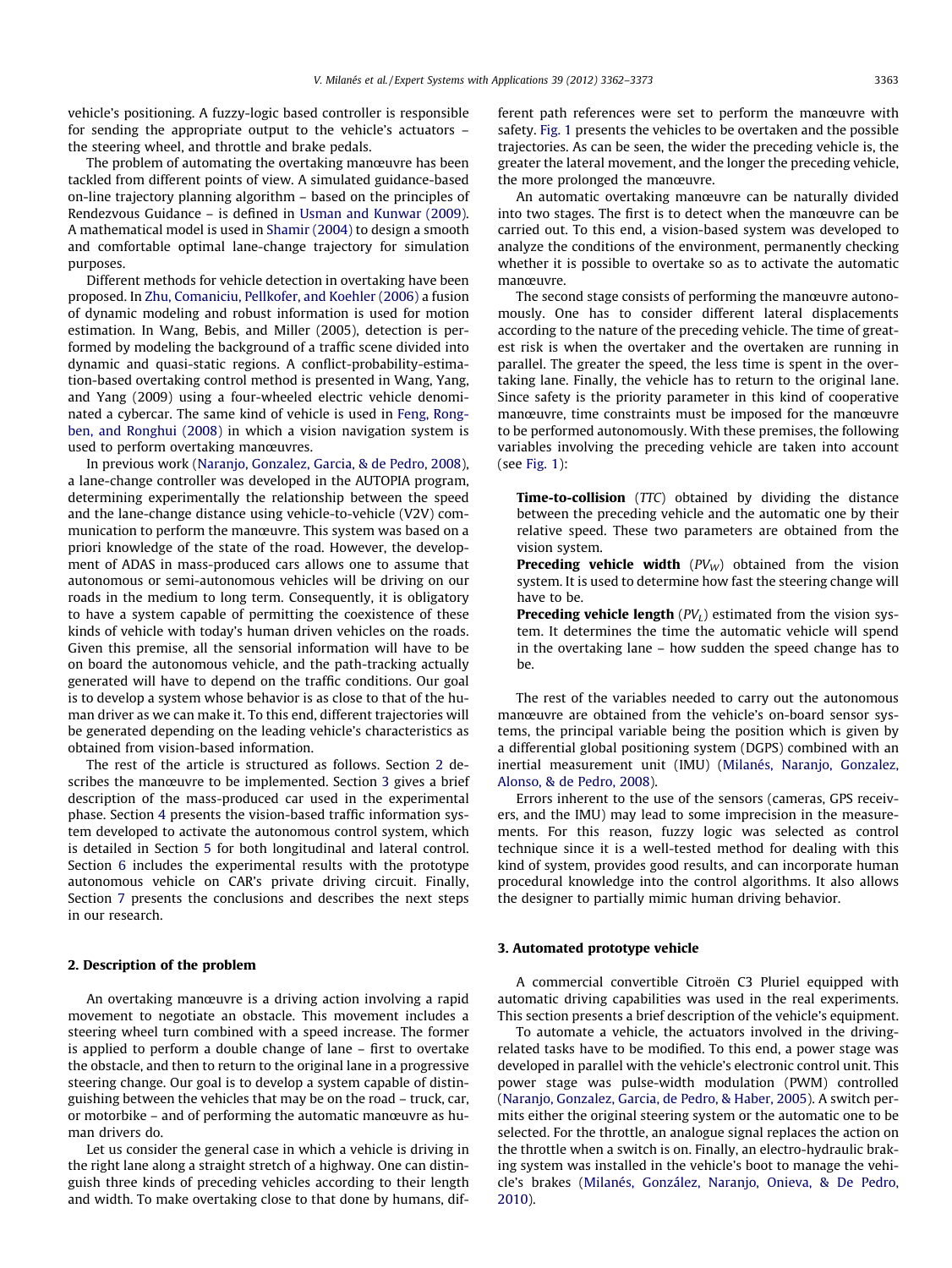<span id="page-2-0"></span>

Fig. 1. Representation of cases of overtaking.

Sensors were installed to receive information on the vehicle's environment and for the vehicle's positioning. The former is obtained via a vision-based system [\(Llorca](#page-10-0) et al., 2009; Parra et al., 2007), and the latter uses a fusion GPS/IMU system [\(Milanés](#page-10-0) [et al., 2008](#page-10-0)). Fig. 2 shows the prototype vehicle used in the experimental phase.

## 4. Vision-based vehicle detection system

The vision system installed in the prototype vehicle is responsible for detecting any preceding vehicle – i.e., motorbike, car, or truck – and determining its width and length, and its distance away.

# 4.1. Description of the system

The commonest approach to vehicle detection has until now been to use active acoustic-based ([Chellappa, Qian, & Zheng,](#page-10-0) [2004\)](#page-10-0), radar-based [\(Park, Kim, Kang, & Koo, 2003](#page-10-0)), or laser-based ([Hancock et al., 1998; Wang, Thorpe, & Suppe, 2003](#page-10-0)) sensors. However, passive sensors, in particular optical sensors, have been attracting much of the attention of the research community and the industry because of their two main characteristics: cheapness and potential new applications such as lane departure warning (LDW), pedestrian detection, traffic sign recognition, etc. Of all these applications, algorithms for detecting and tracking vehicles ([Mandellos, Keramitsoglou, & Kiranoudis, 2011](#page-10-0)) are one of the most important topics in the field. A review of the background concerning vehicle detection, covering both active and passive sensors, may be found in [Sun, Bebis, and Miller \(2006\)](#page-10-0).



Fig. 2. Automated prototype vehicle equipped with DGPS, IMU, and vision system.

Fig. 3 is an overview of the proposed vision-based vehicle detection system. Initial regions of interest (ROIs) are computed using the monocular method described in [Llorca, Sánchez, Ocaña, and](#page-10-0) [Sotelo \(2010\)](#page-10-0). Lane markings are detected, thereby reducing the vehicle search area. If no lane markings are detected, a basic ROI corresponding to a straight road is used instead. Vehicle candidate regions are selected using a combination of symmetries (vertical edges, horizontal edges, and gray level symmetries) and white hat and Canny features together with a non-maximum suppression procedure which removes overlapped candidates [\(Llorca &](#page-10-0) [Sánchez et al., 2010](#page-10-0)).

A second camera was added to obtain a more detailed description of the leading vehicle's features. Stereo processing results in a dense disparity map which allows the 3D position, the TTC, the width, and the length of the vehicle to be estimated accurately. The camera pitch angle is estimated dynamically by means of the so-called virtual disparity map from which regions corresponding to the ground-plane can easily be removed ([Llorca et al., 2009\)](#page-10-0). One thus obtains a more precise specification of the areas of the ground where vehicles are to be expected (see [Fig. 4](#page-3-0)).

Each candidate vehicle region output by the monocular module is verified in stereo mode by counting the number of depth features corresponding to the filtered dense disparity map. In particular, the locations where the number of depth features exceeds a certain fraction of the window area are passed onto subsequent modules, thus ensuring that each candidate region corresponds to a real 3D object.

Depth features are also used to obtain geometrical information about the candidate vehicle. First, the 3D position of each candidate is found by applying the so-called 3D subtractive clustering algorithm ([Parra et al., 2007\)](#page-10-0) to the set of 3D points contained in the ROI. Consecutive 3D measurements, after filtering, are used to compute the relative velocity (Vr) and the host-to-vehicle (H2V) TTC. The leading vehicle's speed is then simply the sum of the host's speed taken from the CAN bus and the relative velocity. The absolute and relative depth estimation errors are determined by the stereo quantization error procedure as proposed in [Llorca,](#page-10-0) [Sotelo, Parra, Ocaña, and Bergasa \(2010\).](#page-10-0)

The preceding vehicle's width, used to optimize the lateral offset of the overtaking trajectory, is computed as follows. The verified ROI is enlarged by 10%, and the value of the mode of the depth features contained in the ROI is calculated. For each column of the enlarged ROI, the number of depth features whose values are equal to the mode plus-or-minus a certain tolerance is determined, generating a histogram like the one depicted in [Fig. 5](#page-3-0). The lateral boundaries of the histogram are then found, and the vehicle's width in pixels is computed. The 3D vehicle's width is finally obtained using this estimated width in pixels, the depth of the



Fig. 3. The stages of vehicle detection.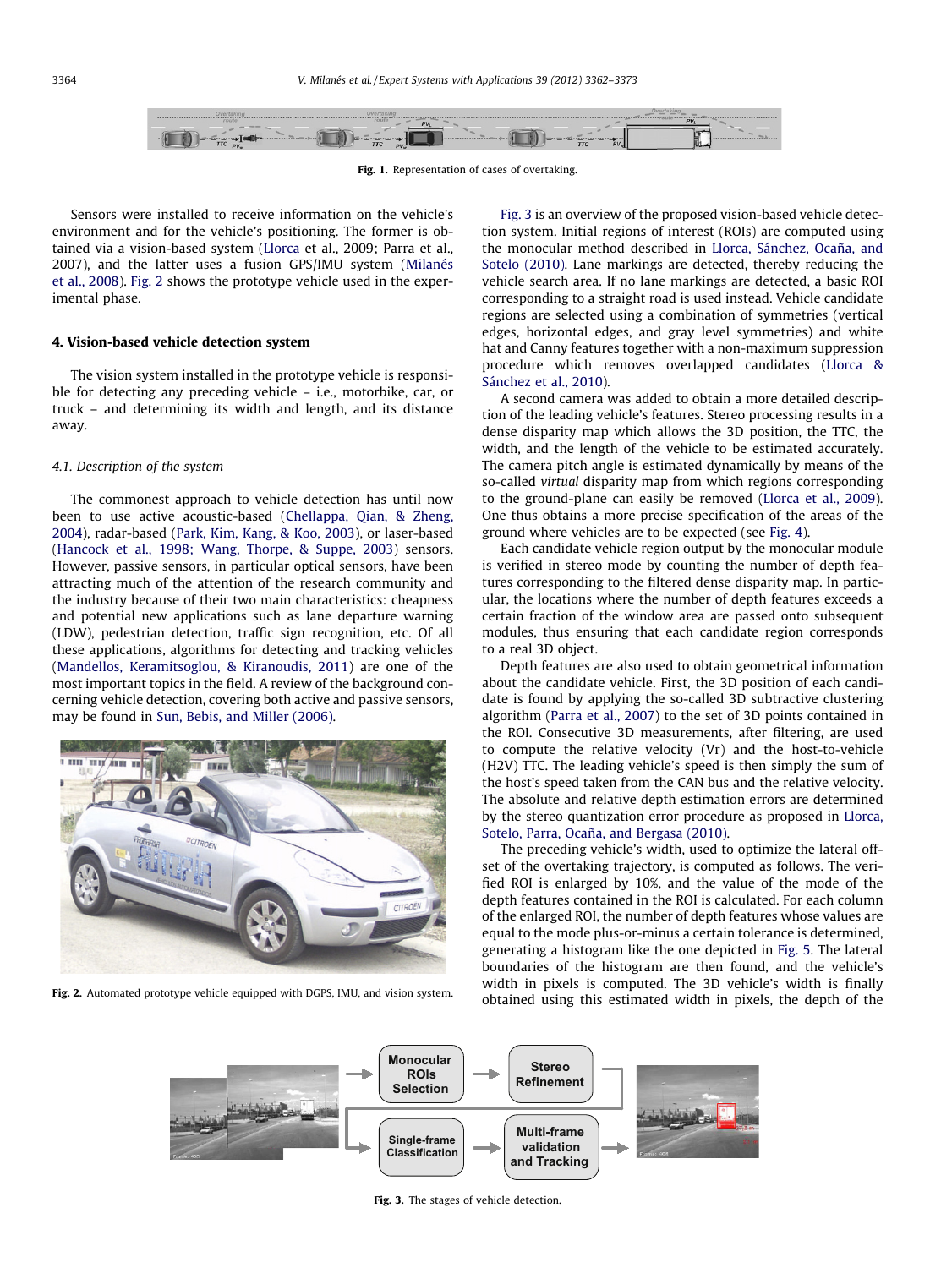<span id="page-3-0"></span>

Fig. 4. From left to right: original image, dense disparity map, and filtered map (without ground-plane points or points that are very high).



Fig. 5. From left to right: ROI in the original image; enlarged ROI in the filtered dense disparity map; column histogram and lateral boundaries.



Fig. 6. From left to right: ROI in the original image; XOZ map and the ROI used to compute the length; row histogram and lower bound of the dark area.

vehicle, prior knowledge of the camera geometry, and the flatworld assumption (acceptable in most cases).

The leading vehicle's length is an important parameter that can be used to minimize the time the host vehicle remains in the overtaking lane. This length can not be computed from the rear view of the leading vehicle. Once the host vehicle has entered the overtaking lane, however, the side of the leading vehicle is visible to the stereo pair (see Fig. 6). To estimate the leading vehicle's length in that position, we use the XOZ map (bird's eye view) as is depicted in Fig. 6 in which the leading vehicle appears with an L-shape. A histogram is formed from the counts of points of each row corresponding to an ROI located from the rear part of the vehicle to the top of the XOZ map. This histogram is analyzed to detect the lower bound of the region in which no points are detected. Subtracting this lower bound of the dark area from the rear part of the vehicle in the XOZ map gives the vehicle's length directly.

The selected and verified candidates are classified by means of a linear support vector machine (SVM) classifier in combination with features of the ''histograms of oriented gradients'' technique ([Llorca & Sánchez et al., 2010\)](#page-10-0). A predefined number (empirically set to 3) of consecutive identifications of an object classified as a vehicle triggers the data association and tracking stages. The data association problem is addressed by using feature matching techniques. Harris features are detected and matched between two consecutive frames, as in [Llorca and Sánchez et al. \(2010\)](#page-10-0). Tracking is implemented using a Kalman filter with a constant velocity

model. The state of the filter is modeled as  $S = [x, z, w, l, \dot{x}, \dot{z}]^T$  with  $x/z$  being the H2V lateral/longitudinal position,  $w/l$  the width/ length of the leading vehicle, and  $\dot{x}/\dot{z}$  the H2V relative velocity in the world. Note that length measurements are only valid once the side of the leading vehicle has become visible.

# 4.2. System validation

The vehicle detection system runs in real time (25 Hz) with an image resolution of  $320 \times 240$  pixels, a baseline of 30 cm, and a camera focal length of 8 mm. In a first experiment, we evaluated the different parameters provided by the vision sensor, i.e., the H2V distance, the relative speed, the TTC, and the leading vehicle's width and length, together with their corresponding errors. A set of sequences was recorded in which a driver was requested to perform an overtaking manœuvre in a two-lane road at approximately 25 km/h. Three types of vehicle of different sizes (a motorbike, a car, and a truck; see [Fig. 7\)](#page-4-0) were parked in the right-hand (nonovertaking) lane, so that the host vehicle overtakes these vehicles at a relative speed of around 25 km/h. Besides the stereo vision sensor, two DGPSs are used, one placed at the lead vehicle's position and the other on board the host vehicle (see [Fig. 8\)](#page-4-0). The measurements supplied by these DGPSs (after linear interpolation due to their low sampling frequency – 5 Hz) are taken to be the ground truth.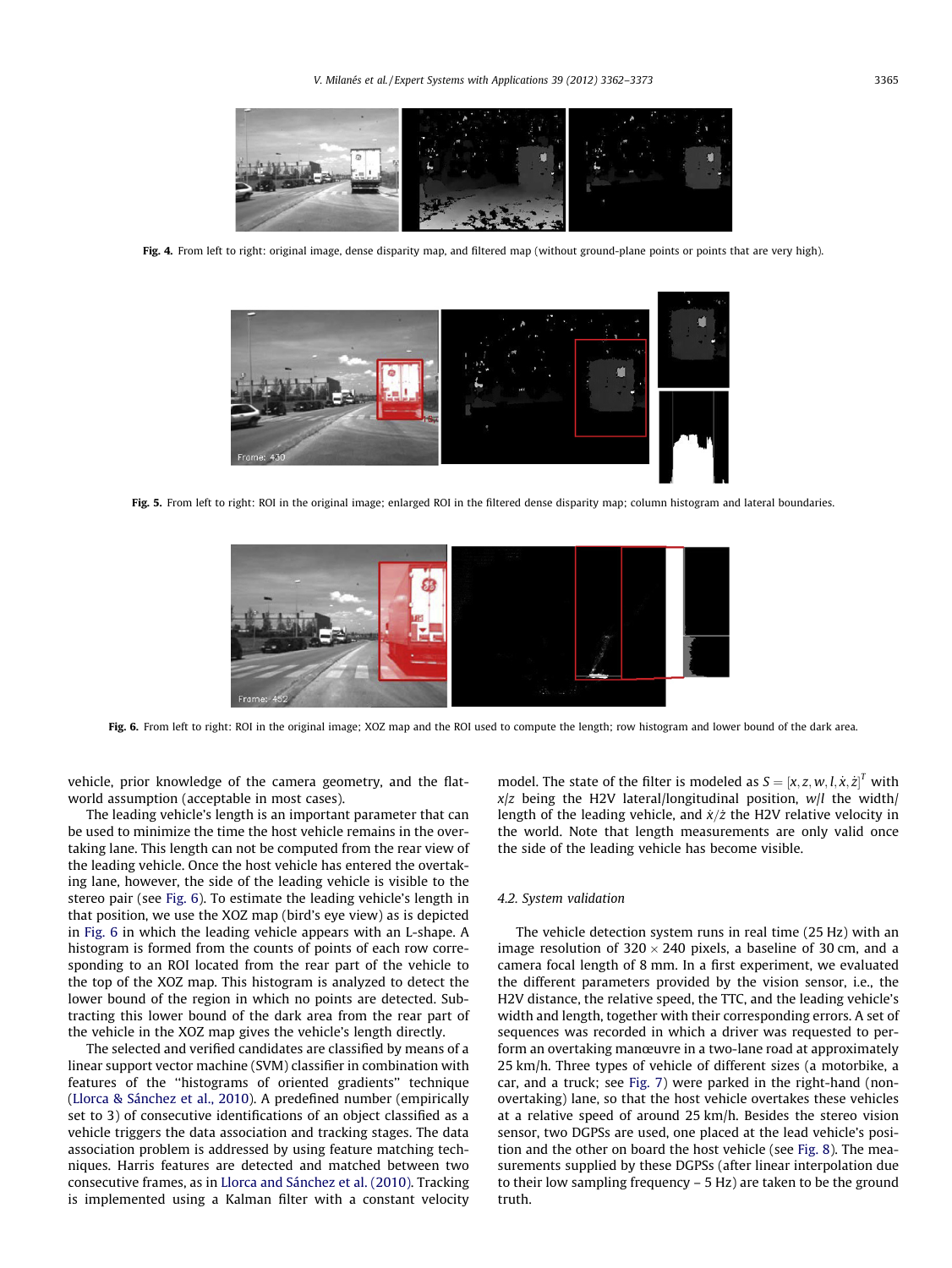<span id="page-4-0"></span>

Fig. 7. The three vehicles used in the experiments.



Fig. 8. Scheme of the manual driving experiment.

Fig. 9 plots the stereo and the DGPS depth estimates, including the absolute error and the stereo depth estimation uncertainties ([Llorca et al., 2010\)](#page-10-0), of the experiment in which the car is the vehicle overtaken. The DGPS H2V, which is taken to be the ground truth, lies mostly within the limits of the stereo depth estimate including their corresponding uncertainties. As can be observed, the greater the depth the greater the absolute error. Depth estimates may not be reliable at long distances (absolute errors). However, the absolute error decreases as the H2V distance decreases.

Although the depth estimation errors are sufficiently small for the precision required in the present application, those of the discrete estimate of the relative speed from the Kalman state variable  $\dot{z}$  are not. As demonstrated in [Stein, Mano, and Shashua \(2003\),](#page-10-0) the discrete difference between two noisy depth estimation values introduces a considerable error in the relative speed computation for non-infinitesimal  $\Delta t$ , and this clearly limits the vision system's precision. Those authors propose an optimal value for  $\Delta t$  which is directly proportional to depth. In the present case, we define a practical value of  $\Delta t = 1$  s and compute the average speed of the last 25 frames. This approach is very effective in practice. [Fig. 10](#page-5-0) depicts the relative speed obtained from the CAN bus (recall that the leading vehicle is parked in this experiment), that computed by means of DGPS H2V distance values, the discrete relative speed provided by the Kalman filter, and the relative speed computed at each second. One observes that the discrete values of the stereo relative speed are not at all useful. However, the proposed approach described above provides relative speed estimates that are accurate enough for the application's requirements – the root-mean-squared-error (RMSE) is around 3 km/h.

The above method for estimating the relative speed allows the H2V TTC to be computed with reasonable accuracy. [Fig. 11](#page-5-0) depicts the TTC estimated by means of DGPS measurements (ground truth) and by the stereo vision system. The absolute error is less than 0.3 s for a TTC below 6 s.

The results of estimating the leading vehicle's width and length are depicted in [Fig. 12.](#page-5-0) One observes that the width of the car estimated by the stereo vision system only achieves accuracy from frame 505, i.e., from distances of less than 25 m. The width estimate degenerates from frame number 540 due to the lane change process during which the car is not fully visible. The length estimation procedure is only triggered once the host vehicle is mostly located in the overtaking lane, when the side of the car ahead has become visible.

Further details of the results of the three experiments (motorbike, car, and truck) are given in [Tables 1–5.](#page-5-0) One observes that the relative speed, depth, TTC, and width estimates are not accurate at long distances due to the stereo quantization error. However, as the H2V distance decreases all these estimates gain in precision. The range for motorbikes is 10 m less than for cars and trucks. The relative speed is computed with a RMSE of around



Fig. 9. Stereo and DGPS depth including absolute and depth estimation errors in the experiment in which the car is overtaken.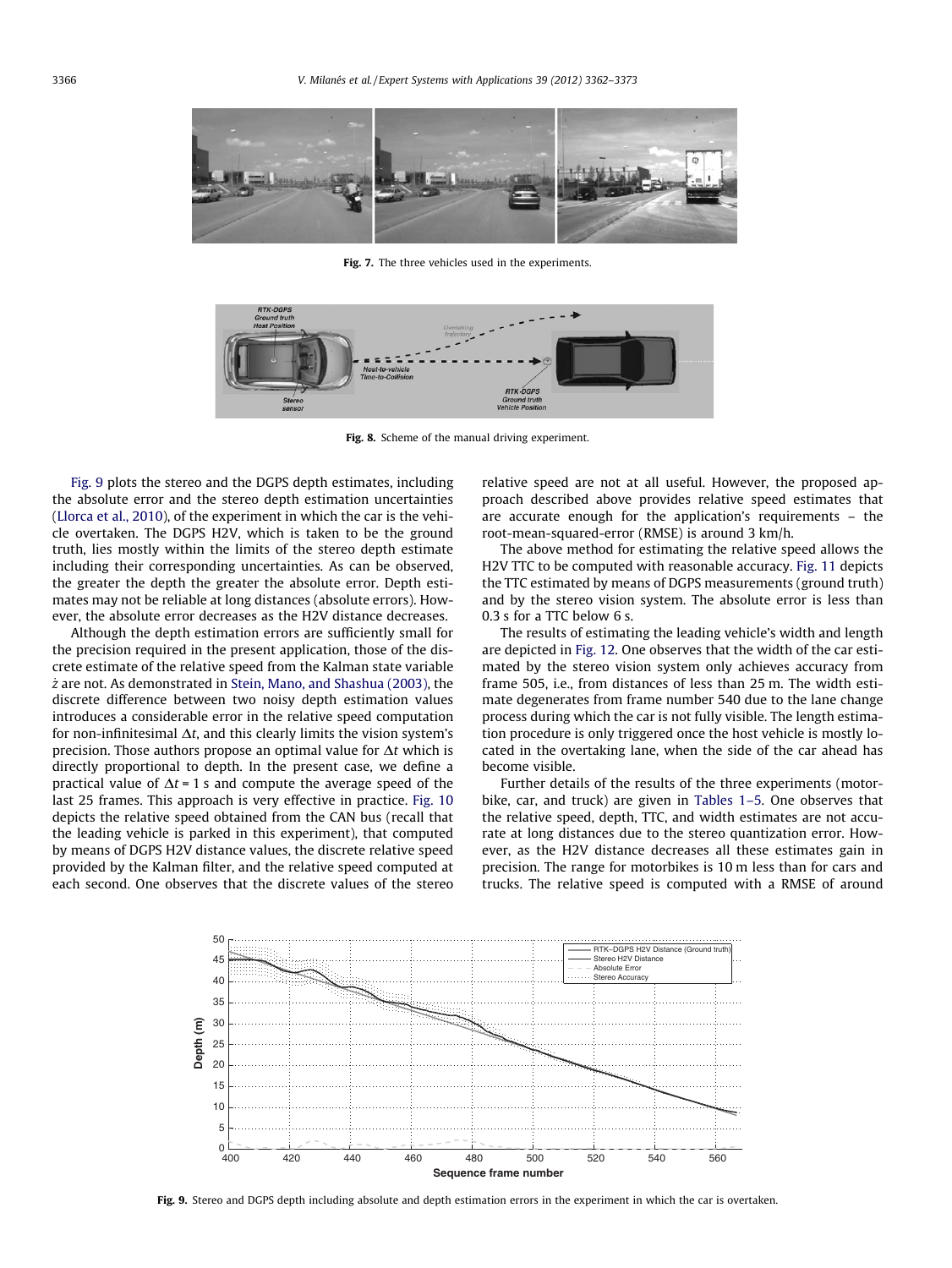<span id="page-5-0"></span>

Fig. 10. H2V relative speed (km/h) taken from the CAN bus (the leading vehicle is parked), and from the DGPS depth values and the discrete stereo measurements, and estimated by averaging the discrete stereo values at each second, in the experiment where the car is overtaken.



Fig. 11. Stereo vision and DGPS H2V TTC and absolute error in the experiment overtaking the car.



Fig. 12. Stereo video estimate of the car's width and length, and ground truth.

# Table 1

RMSE of the relative speed estimate, and range.

| Type of vehicle | CAN speed (km/h) (ground truth) | Speed RMSE (km/h) | Range (m) |
|-----------------|---------------------------------|-------------------|-----------|
| Motorbike       | 21.2981                         | 2.9943            | 34        |
| Car             | 22.8                            | 3.2075            | 44        |
| Truck           | 42.4734                         | 3.1717            | 45        |

3 km/h. The mean relative depth error is below 3% in all cases. The mean relative TTC error is about 3% for both the car and the truck, and some 6% for the motorbike for a TTC of less than 6 s. Vehicle width estimates at long distances are unreliable, but for distances less than 30 m the width RMSE allows a safety lateral offset to be defined for the overtaking manœuvre depending on the type of leading vehicle. With respect to the vehicle length estimates, firstly, if the leading vehicle is a motorbike, length detection is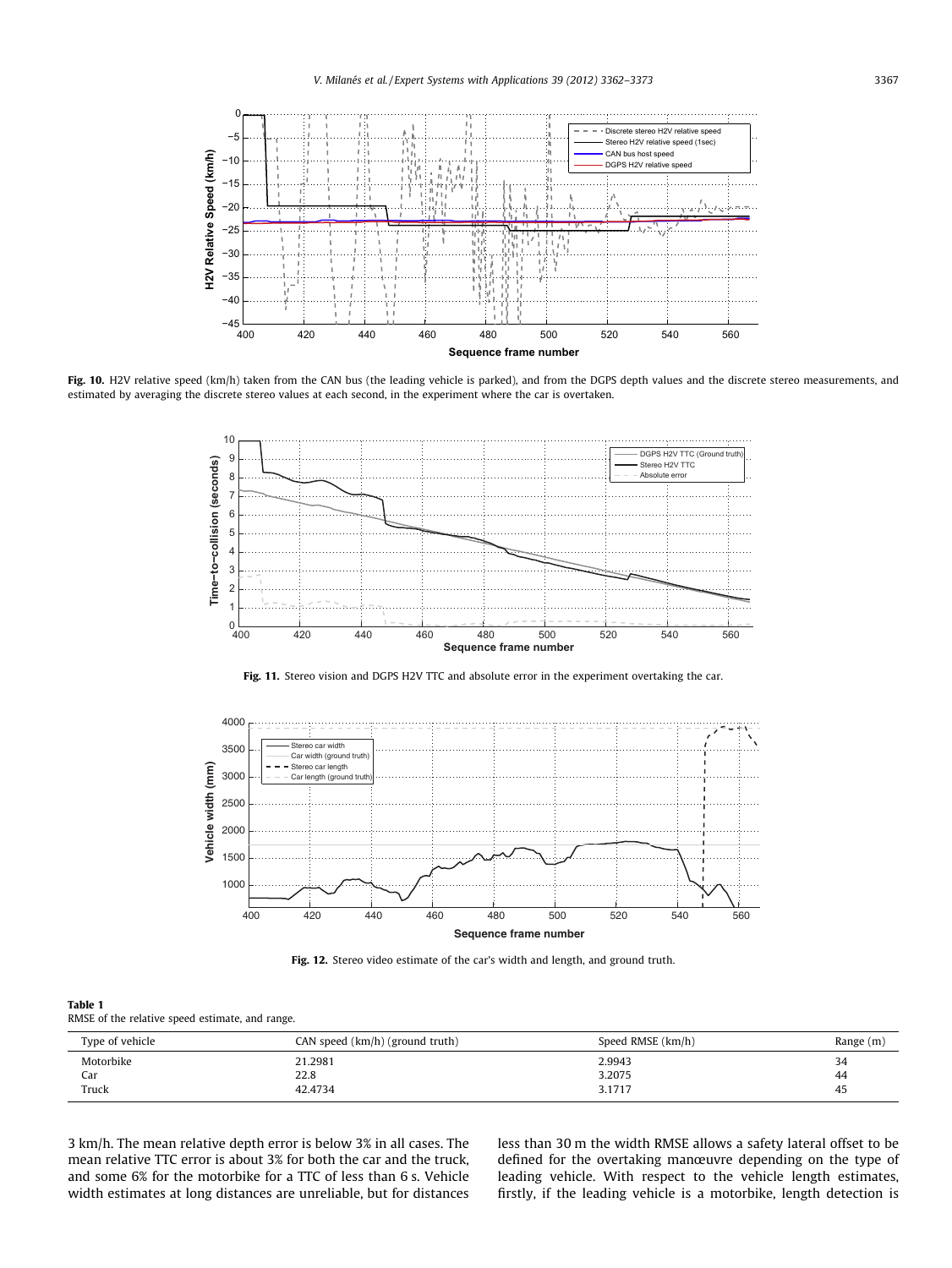#### <span id="page-6-0"></span>Table 2

RMSE of the H2V depth estimate.

| Type of vehicle | Depth RMSE (m) | Depth RMSE $(m)$ depth $\leq 30$ m | Depth RMSE $(m)$ depth $\leq 20$ m | Relative depth error mean (%) |
|-----------------|----------------|------------------------------------|------------------------------------|-------------------------------|
| Motorbike       | 0.7086         | 0.2932                             | 0.1690                             | 1.62                          |
| Car             | 0.9041         | 0.3678                             | 0.1490                             | 1.97                          |
| Truck           | .7443          | 0.2458                             | 0.2100                             | 2.91                          |
|                 |                |                                    |                                    |                               |

#### Table 3

RMSE of the H2V TTC estimate.

| Type of vehicle | TTC RMSE (s) | TTC RMSE $(s)$ (TTC < 6 s) | TTC RMSE $(s)$ (TTC < 3 s) | Relative TTC error mean $(\%)$ (TTC < 6 s) |
|-----------------|--------------|----------------------------|----------------------------|--------------------------------------------|
| Motorbike       | .2966        | 0.3790                     | 0.2116                     | 6.29                                       |
| Car             | 0.9314       | 0.1782                     | 0.1538                     | 2.9                                        |
| Truck           | 2.2386       | 0.1883                     | 0.1056                     |                                            |

#### Table 4

RMSE of the width estimate.

| Type of vehicle | Width (m) (ground truth) | Width RMSE (m) | Width RMSE $(m)$ depth $\leq$ 30 m | Width RMSE $(m)$ depth $\leq 20$ m |
|-----------------|--------------------------|----------------|------------------------------------|------------------------------------|
| Motorbike       | 0.74                     | 0.1577         | 0.1021                             | 0.0403                             |
| Car             | 1.75                     | 0.5860         | 0.1514                             | 0.0541                             |
| Truck           | 2.8                      | 0.6308         | 0.2396                             | 0.0202                             |

Table 5

RMSE of the length estimate.

| Type of vehicle | Length $(m)$ (ground truth) | Length RMSE (m) |
|-----------------|-----------------------------|-----------------|
| Motorbike       | 2.8                         |                 |
| Car             | 3.9                         | 0.1744          |
| Truck           | 14                          | 1.3710          |

impossible because the measurements are too noisy. Accordingly, if the vehicle ahead is detected to be a motorbike (using the estimated width), a fixed length is defined in order to ensure sufficient space for overtaking. And secondly, for the car and the truck, the estimated respective length RMSEs were 0.1744 m and 1.3710 m, representing relative errors of about 5% and 10%, respectively. In order to ensure a safety margin when providing the leading vehicle's length to the fuzzy controller, we increase the final value of the estimated length by 20%.

# 5. Control system

This section describes the lateral and longitudinal controllers, with an explanation of how and when to switch to the overtaking controllers. The control is performed using fuzzy logic.

#### 5.1. Controller description

Prior to proceeding with the design of the controller, we established the prerequisites constraining an overtaking manœuvre. Spain's Road Circulation Code imposes two constraints: (a) the time to carry out the overtaking manœuvre must be less than 15 s; (b) the overtaken vehicle cannot increase its speed once the manœuvre has been triggered.

It was also necessary to consider the phases into which overtaking can be divided. It is widely accepted that the manœuvre can be treated as consisting of three phases (Naranjo et al., 2008; Pérez, Milanés, Alonso, Onieva, & de Pedro, 2010; Shamir, 2004): first, from the time when overtaking is initiated to the time at which the overtaker's nose is parallel with the overtaken's rear-end, i.e., the phase of changing lanes in order to overtake; second, up to the time when the overtaker's rear-end is parallel with the overtaken's nose, i.e., the phase during which the overtaker is driving in the overtaking lane; and third, up to the time at which the overtaker has returned to the original, non-overtaking lane.

The control design is aimed at performing overtaking as humans do, subject to the aforementioned two constraints. Two fuzzy controllers were developed, one for the longitudinal and one for the lateral control.

## 5.1.1. Longitudinal controller

The manœuvre is triggered via the stereo vision system when the TTC is less than 6 s  $(t_0)$ . This value was selected based on the accuracy results obtained with the vision-based detection system (see Section [4.2\)](#page-3-0). When overtaking is initiated, the overtaker's speed is already greater than the overtaken's speed, but the driver accelerates further in order to complete the manœuvre as soon as possible.

Using relative velocities  $V_r$  and distances  $d_r$ , the time intervals  $t_{\phi}$ of each phase can be written in general as

$$
t_{\phi} = \frac{d_r}{V_r} = \frac{d_r}{V_2 - V_1} \tag{1}
$$

where  $V_2$  and  $V_1$  are the mean overtaker's and overtaken's speeds in each phase.

For simplicity, in the following the overtaken's speed  $V_1$  will be considered constant. The incremental equation of (1) in phase 1, where  $d_r$  = D is the distance between the two vehicles at the beginning of the manœuvre, yields

$$
t_{\phi 1} = \frac{\Delta d_r}{\Delta V_r} = \frac{D}{(V_2(t_{\phi 1}) - V_1(t_{\phi 1})) - (V_2(t_0) - V_1(t_0))}
$$
(2)

It is then straightforward to see that the overtaker's speed at the end of the first phase would be

$$
V_2(t_{\phi 1}) = V_2(t_0) + \frac{D}{t_{\phi 1}}
$$
\n(3)

This value is limited by the maximum allowed speed.

The reference speed in the second phase is also obtained using Eq. (1)

$$
V_2(t) = V_1 + \frac{L_1 + \alpha L_2}{t_{\phi 2}}, \quad \forall t \in [t_{\phi 1}, t_{\phi 2}]
$$
 (4)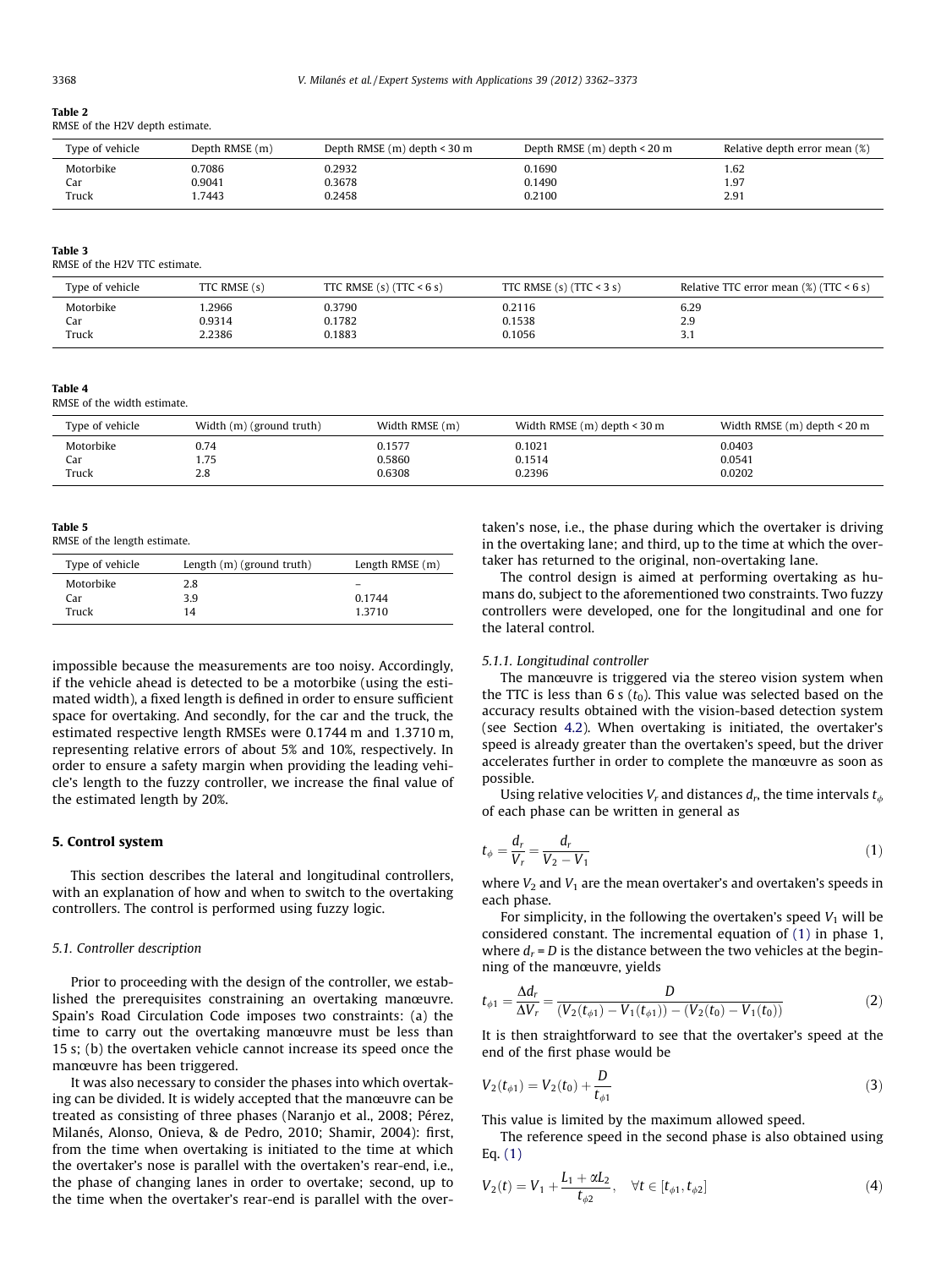where  $L_2$  is set to 3.6 m and  $L_1$  is obtained from the stereo vision system – a  $\alpha$  = 1.2 scale factor is applied to take associated errors into account – once the two vehicles are in different lanes. This value is compared with  $V_2(t_{\phi 1})$  and the greater is used as the reference speed for this phase.

Since the maximum allowable time to perform overtaking is 15 s and several factors can lead to major delays in its execution, an overall 8 s interval was set for our experimental trials. Following the analytical results of [Shamir \(2004\)](#page-10-0), the time to perform the first and third phases was set to  $t_{\phi1}$  = 3 s. The time for the second phase was limited to  $t_{d2}$  = 2 s. Finally, the third phase will be similar to the first, but will be finished faster ( $t_{\phi 3} \leq 3$  s).

The speed controller designed to follow these reference speeds is based on a previously developed controller with some modifications ([Onieva et al., 2010](#page-10-0)) to permit maximum comfort in acceleration. Fig. 13 depicts the control surface of the fuzzy longitudinal controller. As input values, the actual Velocity and Velocity Error were used. The output was the Pedal variable defined in the interval  $[-1,1]$ . Values from  $-1$  to 0 represent braking actions, and values from 0 to 1 throttle (acceleration) actions. The slower the actual speed, the smaller the throttle action, the goal being to avoid undesired sharp accelerations – greater than 2 m/s<sup>2</sup>.

#### 5.1.2. Lateral controller

The obstacle avoidance literature includes several proposals of procedures to estimate the optimal trajectory to take in such demanding situations, and to decide whether it is more convenient to brake than to steer. One proposal ([Horiuchi, Okada, & Nohtomi,](#page-10-0) [2004](#page-10-0)) is to use, under reasonable assumptions, the following formula for the maximum speed in steering to avoid an obstacle:

$$
V_{\text{max}} \leqslant D\sqrt{\frac{\mu g}{2H}}\tag{5}
$$

where  $V_{\text{max}}$  is the maximum speed a vehicle can move at to avoid an obstacle located D meters ahead by obtaining a lateral displacement of H meters. This inequality assumes that the manœuvre involves the maximum lateral tyre potential,  $\gamma_{\text{max}} = \mu g$ , where  $\mu$  is the tyre–road coefficient of friction.

If  $V_{\text{max}}$  is replaced by the relative velocity  $V_r$ , and a comfortable lateral acceleration ( $\gamma_c$  = 1 m/s<sup>2</sup>, [\(BECHTEL, 1993](#page-10-0))) is used instead of the maximum lateral acceleration  $\gamma_{\text{max}}$ , then Eq. (5) can be rewritten to obtain the maximum lateral displacement that ensures a comfortable manœuvre

$$
H = \frac{\gamma_c D^2}{2V_r^2} \tag{6}
$$



Fig. 13. Throttle and brake control surface.

where L and  $V_r$  will be provided by the stereo vision system. Note from [Fig. 1](#page-2-0) that the final lateral displacement H should be less than the distance to the left (far) edge of the road  $H_l$  and greater than the lateral distance between the vehicles:

$$
d_s+\frac{PV_W}{2}+\frac{OV_W}{2}\leqslant H\leqslant H_l
$$

where  $d_s$  is a safe distance that will be set at 1 m, and  $OV_W$  is the host vehicle's own width. The maximum lateral displacement is determined by forcing compliance with the proposed times for the overtaking manœuvre  $-3$  s for the lane-change. If TTC = 3 s, the distance between the two vehicles is  $D = 3V_r$ . Hence, from Eq.  $(6)$ ,  $H = 4.5$  m. Assuming lanes of 3 m in width, the maximum lateral displacement during the manœuvre has to be less than or equal to  $H<sub>l</sub> = 4.5$  m. Hence the time allowed for the lane change is consistent with the problem's constraints.

A fuzzy-logic based system was developed to perform the lateral control. Two variables were considered to implement the steering wheel management:

Velocity whose function is to maintain the comfort of the manœuvre – the greater the speed, the lighter the action on the steering wheel and vice versa. The definition of its membership function is shown in the top plot of [Fig. 14.](#page-8-0)

Lateral Displacement whose function is to determine how many meters the overtaker has to move laterally so as to satisfy the 1.5 meter lateral displacement requirement. The goal is to perform not a lane change but a lateral displacement depending on the vehicle to be overtaken. The definition of its membership function is shown in the middle plot of [Fig. 14](#page-8-0).

The output is the steering wheel position normalized to the interval  $[-1,1]$  where  $-1$  indicates the maximum displacement to the left and 1 the maximum displacement to the right. Seven singleton-type membership functions were defined to codify the output variables (see bottom plot of [Fig. 14](#page-8-0)). [Fig. 15](#page-8-0) shows the control surface for the fuzzy lateral controller.

## 5.2. Controller validation

Before including the vision-based system to detect the preceding vehicle, the lateral and longitudinal controllers were both validated. To this end, a GPS point was located in the center of the right lane of one of the straight stretches at the CAR's private driving circuit. This point was taken to be the rear-end of a motionless preceding vehicle. The distance between vehicles was dynamically calculated using the DPGS/IMU positioning system. The width and the length were then introduced via software so as to check the controllers. [Table 6](#page-8-0) lists the values used as reference.

[Fig. 16](#page-9-0) shows the results using different vehicles. The upper plot depicts the evolution of the autonomous system in X–Y coordinates. The lower plot represents the speed of the vehicle during the manœuvre. One can appreciate the instants at which the manœuvre is triggered  $-$  TTC = 6 s. From that moment, the reference speed is set to a higher value so as to ensure that the manœuvre is completed in time.  $TTC = 0$  s indicates the instant when the overtaker's nose is parallel with the overtaken's rear-end. At that moment, the minimum lateral displacement requirement has to be satisfied. In all the cases, the lateral displacement was greater than the minimum required displacement.

Note the difference in trajectories depending on the type of the preceding vehicle. In the case of a motorbike, the two vehicles are parallel before the overtaker has left the right lane but is maintaining a lateral safety distance as human drivers do. The steering change is mainly done during the first instants of the manœuvre.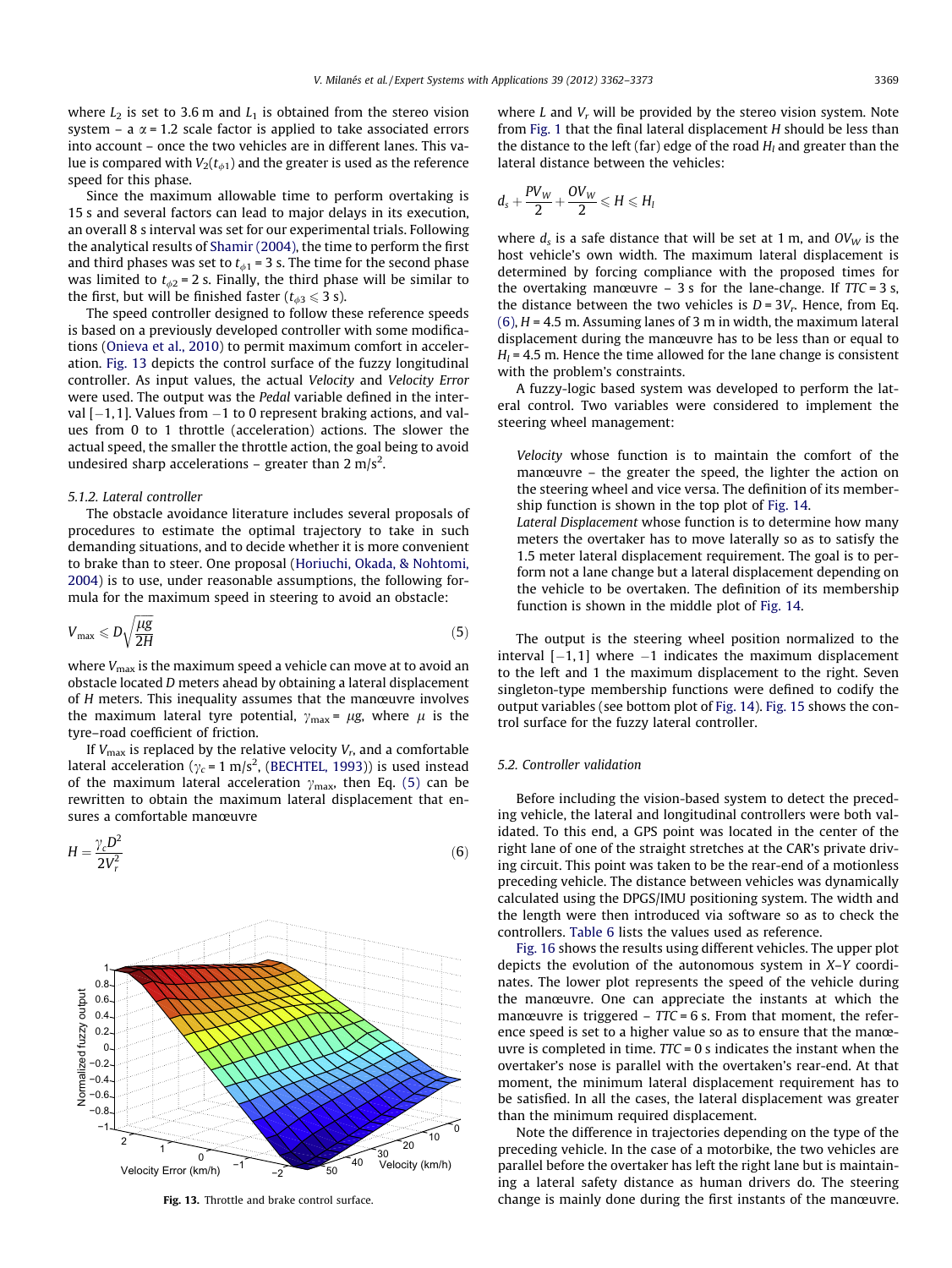<span id="page-8-0"></span>

Fig. 14. The input and output variables of the steering wheel controller for automatic overtaking manœuvres.



Fig. 15. Steering wheel control surface.

# Table 6

Lengths and widths for the leading vehicle.

| Type of vehicle | Length $(m)$ | Width (m) |
|-----------------|--------------|-----------|
| Motorbike       |              |           |
| Car             |              | 1.5       |
| Truck           | 12           | 2.5       |

The wider the preceding vehicle, the greater is the lateral displacement.

With respect to the speed, in the trial in which the vehicle to be overtaken is a truck, there is a further change in the reference speed when the two vehicles are parallel. Once the manœuvre has been completed, the reference speed is reset to its initial value. All the trials satisfy the initial requirements, demonstrating that the controllers developed are capable of performing autonomous overtaking with adequate safety.

[Table 7](#page-9-0) summarizes the lateral displacement errors at the beginning of the second phase – the overtaker's nose is in parallel with overtaken's rear-end – corresponding to the three vehicles.

# 6. System integration

The results of an experiment with the integration of the two fuzzy controllers and the stereo vision system are shown in [Fig. 17](#page-9-0). The systems were mounted in the prototype vehicle ([Fig. 2\)](#page-2-0). The overtaken vehicle was an electric Citroën Berlingo van which has been used in numerous experiments in the AUTOPIA program [\(Milanés, Pérez, Onieva, González, & de edro, 2010;](#page-10-0) [Naranjo et al., 2005, 2008; Pérez & Milanés et al., 2010](#page-10-0)). It was equipped with a DGPS receiver and a differential Hall effect sensor coupled to a cogwheel attached to one of the forward wheels ([Pérez et al., 2010b](#page-10-0)) so as to log its position and speed, respectively.

For the trial, a straight stretch of road of 200 meters in CAR's facilities was used. The overtaken vehicle is started and when it reaches a reference speed close to 8 km/h, the overtaking vehicle is started. As can be seen, the overtaking vehicle's reference speed is set at 15 km/h so as to mimic a real traffic situation in which the overtaking vehicle detects a slower preceding vehicle.

The vision-based system is continuously checking the vicinity of the host vehicle. When the host vehicle is sufficiently close to the preceding one ( $TTC = 6$  s), the first phase of the overtaking manœuvre is initiated. To ensure a rapid manœuvre, the target speed is raised to 26.6 km/h according to Eq. [\(3\).](#page-6-0) Note also that at the end of this phase the overtaking vehicle is already in the opposite lane, and the two vehicles are separated by more than 2 m laterally. The second phase is then enabled until the overtaking vehicle is able to return to its original lane. Finally, the overtaking vehicle performs the third phase of the manœuvre, returning to the right-hand lane. Once the manœuvre has been completed, the reference speed is reset to the initial value, and the host vehicle continues on its way.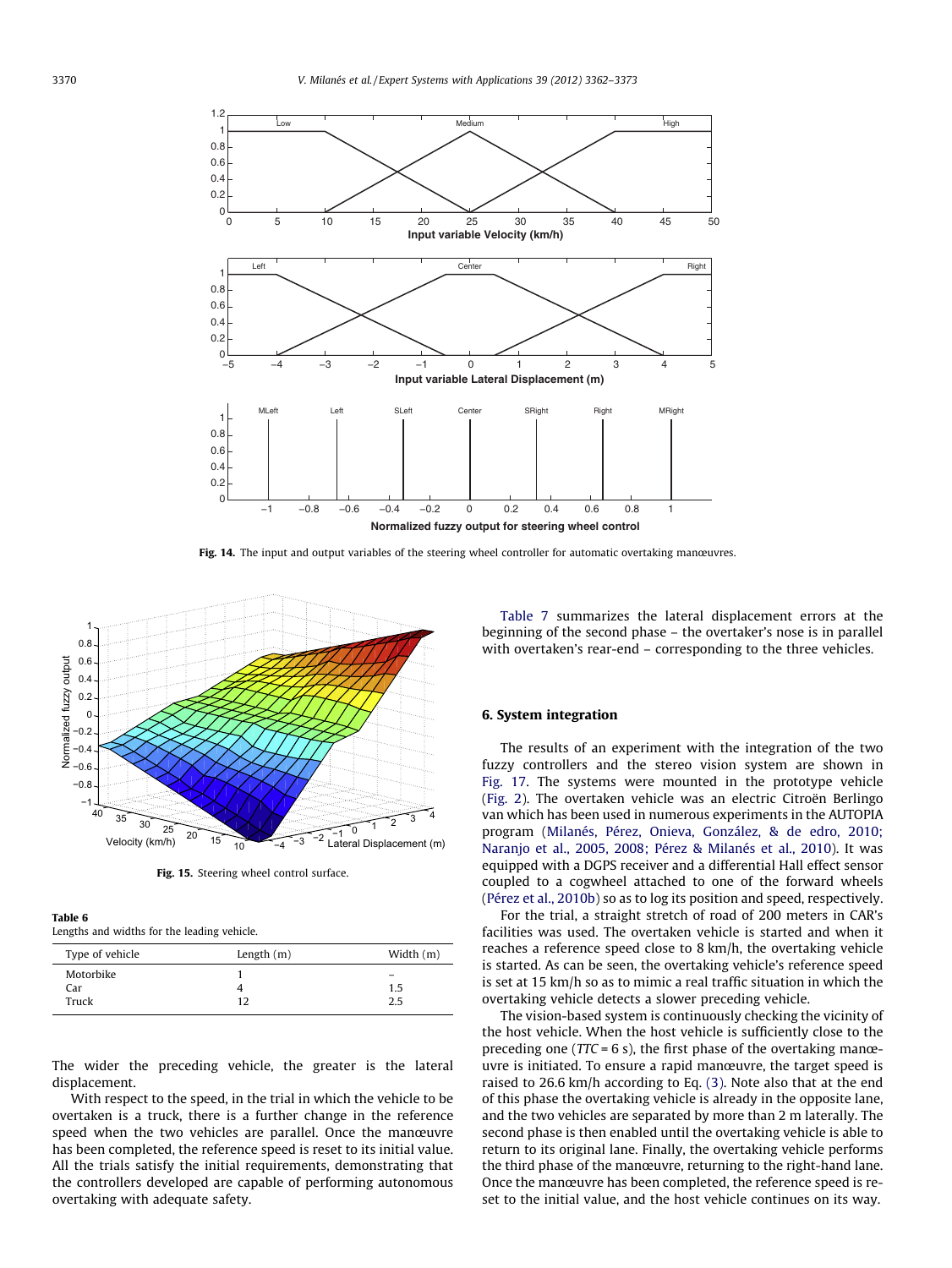<span id="page-9-0"></span>

Fig. 16. Test results for validation of the lateral controller with motorbike, car, and truck.

Table 7 Distance between vehicles at TTC = 0.

| Type of vehicle<br>Distance mean (m) |      | Distance RMSE (m) |
|--------------------------------------|------|-------------------|
| Motorbike                            | 1.87 | 0.12              |
| Car                                  | 2.76 | 0.13              |
| Truck                                | 3.36 | 0.15              |
|                                      |      |                   |

# 7. Concluding remarks and next steps

Autonomous systems to aid the driver in specific tasks are rapidly changing from being a utopian dream to becoming an everyday reality. The present communication has presented our approach towards solving one of the major causes of fatalities in



Fig. 17. Overtaking experiment using a moving car as the overtaken vehicle.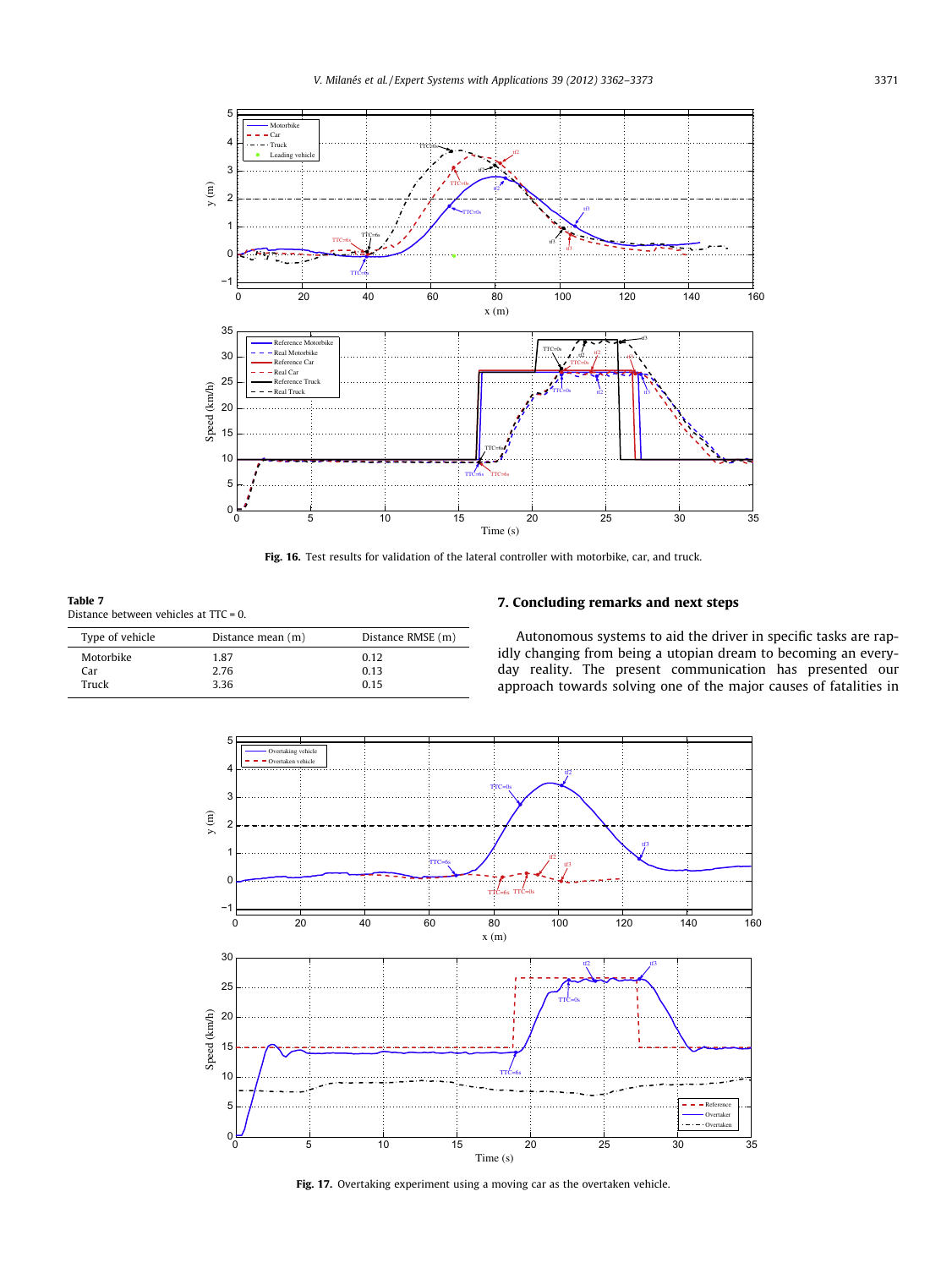<span id="page-10-0"></span>road transport: overtaking. The proposal is based on a stereo vision system to detect the preceding vehicle and then to activate the autonomous overtaking system. A commercial car was instrumented to manage its actuators autonomously. The system was tested in a real environment with good results.

The vision system was capable of detecting the preceding vehicle and its speed with sufficient accuracy, distinguishing between motorbikes, cars, and trucks. Once the width of the preceding vehicle had been detected and the autonomous manœuvre activated, the system was capable of determining the length of the preceding vehicle to modify the host's speed so as to reduce the time it spends in the overtaking lane.

The longitudinal controller was a modification of a previously developed controller (Onieva et al., 2010) aimed at achieving the maximum comfortable acceleration (2 m/s $^2$ ) during the manœuvre so as to reduce its duration while maintaining a smooth ride for the occupants.

The lateral controller was a newly developed fuzzy controller designed to perform the steering change autonomously. As inputs, the controller uses signals from the vision system – lateral displacement and speed – and a DGPS/IMU system to obtain the vehicle's positioning with sufficient accuracy.

The system was designed to satisfy constraints on overtaking time and safety in the lateral displacement. The wider the preceding vehicle the greater the lateral displacement has to be, and the longer the preceding vehicle the greater the speed. The experimental results demonstrated the proposed system to be capable of providing a good solution to the automation of this manœuvre.

While the results achieved are promising, there still remain several questions in need of further investigation. Among them, the detection of oncoming traffic via stereo vision, increasing the vehicle detection range, and performing the autonomous lateral displacement at greater speeds will be studied as part of future research. To this end, the fuzzy controllers will have to be modified to take these new scenarios into account.

## Acknowledgements

This work has been supported by the Spanish Ministry of Science and Innovation by means of Research Grant TRANSITO TRA2008-06602 and Spanish Ministry of Development by means of Research Grant GUIADE P9/08.

#### References

- BECHTEL (1993). Compendium of executive summaries from the maglev system concept definition final reports. Technical Report. US Department of Transportation.
- Broggi, A., Bertozzi, M., Fascioli, A., Lo, C., & Piazzi, B. (1999). The argo autonomous vehicle's vision and control systems. International Journal of Intelligent Control Systems, 3, 409–441.
- Castro, J., Delgado, M. J., & Medina, M. R. L. (2011). An expert fuzzy system for predicting object collisions. its application for avoiding pedestrian accidents. Expert Systems with Applications, 38, 486494.
- Chang, B., Tsai, H., & Young, C. (2010). Intelligent data fusion system for predicting vehicle collision warning using vision/gps sensing. Expert Systems with Applications, 37, 2439–2450.
- Chellappa, R., Qian, G., & Zheng, Q. (2004). Vehicle detection and tracking using acoustic and video sensors. In Proceedings IEEE international confernce on acoustics, speech, and signal processing (ICASSP'04).
- Feng, Y., Rongben, W., & Ronghui, Z. (2008). Research on lane changing and overtaking for intelligent vehicle based on vision navigation. In Proceedings of the IEEE international conference on industrial technology ICIT 2008 (pp. 1–6).
- Geronimo, D., Lopez, A. M., Sappa, A. D., & Graf, T. (2010). Survey of pedestrian detection for advanced driver assistance systems. IEEE Transactions on Pattern Analysis and Machine Intelligence, 32, 1239–1258.
- Godbole, D., & Lygeros, J. (1993). Longitudinal control of the lead car of a platoon. Technical Report. California Partners for Advanced Transit and Highways.
- Hancock, J., Langer, D., Hebert, M., Sullivan, R., Ingimarson, D., Hoffman, E., Mettenleiter, & M., Froehlich, C. (1998). Active laser radar for highperformance measurements. In Proceedings of the IEEE international robotics and automation conference (pp. 1465–1470).
- Horiuchi, S., Okada, K., & Nohtomi, S. (2004). Optimum steering and braking control strategies in obstacle avoiding maneuvers. In 7th International symposium on advanced vehicle control AVEC04 (pp. 619–624).
- Kestinga, A., Treibera, M., Schönhofa, M., & Helbing, D. (2008). Adaptive cruise control design for active congestion avoidance. Transportation Research Part C: Emerging Technologies, 16, 668–683.
- Lindgren, A., Angelelli, A., Mendoza, P. A., & Chen, F. (2009). Driver behaviour when using an integrated advisory warning display for advanced driver assistance systems. IET Intelligent Transport Systems, 3, 390–399.
- Llorca, D. F., Sánchez, S., Ocaña, M., & Sotelo, M. A. (2010). Vision-based traffic data collection sensor for automotive applications. Sensors, 10, 860–875.
- Llorca, D. F., Sotelo, M. A., Parra, I., Naranjo, J. E., Gavilan, M., & Alvarez, S. (2009). An experimental study on pitch compensation in pedestrian-protection systems for collision avoidance and mitigation. IEEE Transactions on Intelligent Transportation Systems, 10, 469–474.
- Llorca, D. F., Sotelo, M. A., Parra, I., Ocaña, M., & Bergasa, L. M. (2010). Error analysis in a stereo vision-based pedestrian detection sensor for collision avoidance applications. Sensors, 10, 3741–3758.
- Lu, M., Wevers, K., van der Heijden, R., & Heijer, T. (2004). Adas applications for improving traffic safety. In Proceedings of the IEEE International Systems, Man and Cybernetics Conference (pp. 3995–4002).
- Mandellos, N. A., Keramitsoglou, I., & Kiranoudis, C. (2011). A background subtraction algorithm for detecting and tracking vehicles. Expert Systems with Applications, 38, 1619–1631.
- Milanés, V., González, C., Naranjo, J., Onieva, E., & De Pedro, T. (2010). Electrohydraulic braking system for autonomous vehicles. International Journal of Automotive Technology, 11, 89–95.
- Milanés, V., Naranjo, J. E., Gonzalez, C., Alonso, J., & de Pedro, T. (2008). Autonomous vehicle based in cooperative gps and inertial systems. Robotica, 26, 627–633.
- Milanés, V., Pérez, J., Onieva, E., González, C., & de edro, T. (2010). Lateral power controller for unmanned vehicles. Przeglad Elektrotechniczny, Electrical Review, 86, 207–211.
- Naranjo, J. E., Gonzalez, C., Garcia, R., & de Pedro, T. (2008). Lane-change fuzzy control in autonomous vehicles for the overtaking maneuver. IEEE Transactions on Intelligent Transportation Systems, 9, 438–450.
- Naranjo, J. E., Gonzalez, C., Garcia, R., de Pedro, T., & Haber, R. E. (2005). Powersteering control architecture for automatic driving. IEEE Transactions on Intelligent Transportation Systems, 6, 406–415.
- Onieva, E., Milanés, V., González, C., de Pedro, T., Pérez, J., & Alonso, J. (2010). Throttle and brake pedals automation for populated areas. Robotica, 28, 509–516.
- Park, S. J., Kim, T. Y., Kang, S. M., & Koo, K. H. (2003). A novel signal processing technique for vehicle detection radar. In Proceedings on IEEE MTT-S International Microwave Symposium Digest (pp. 607–610).
- Parra, I., Llorca, D. F., Sotelo, M. A., Bergasa, L. M., de Toro, P. R., Nuevo, J., et al. (2007). Combination of feature extraction methods for SVM pedestrian detection. IEEE Transactions on Intelligent Transportation Systems, 8, 292–307.
- Peng, Y. (2010). Adaptive intelligent backstepping longitudinal control of vehicle platoons using output recurrent cerebellar model articulation controller. Expert Systems with Applications, 37, 20162027.
- Perez, A., Garcia, M. I., Nieto, M., Pedraza, J. L., Rodriguez, S., & Zamorano, J. (2010). Argos: An advanced in-vehicle data recorder on a massively sensorized vehicle for car driver behavior experimentation. IEEE Transactions on Intelligent Transportation Systems, 11, 463–473.
- Pérez, J., Milanés, V., Alonso, J., Onieva, E., & de Pedro, T. (2010). Adelantamiento con vehículos autónomos en carreteras de doble sentido. Revista Iberoamericana de Automática e Informática Industrial, 7, 25–33.
- Pérez, J., Seco, F., Milanés, V., Jiménez, A., Dfaz, J., & de Pedro, T. (2010b). An rfidbased intelligent vehicle speed controller using active traffic signals. Sensors, 10, 5872–5887.
- Pomerleau, D. (1995). Ralph: Rapidly adapting lateral position handler. In Proceedings of the Intelligent Vehicles'95 Symposium (pp. 506–511).
- Sun, Z., Bebis, G., Miller, R., 2006. On-road vehicle detection: a review. IEEE Transactions on Pattern Analysis and Machine Intelligence 28, 694–711.
- Shamir, T. (2004). How should an autonomous vehicle overtake a slower moving vehicle: design and analysis of an optimal trajectory. IEEE Transactions on Automatic Control, 49, 607–610.
- Stein, G. P., Mano, O., & Shashua, A. (2003). Vision-based acc with a single camera: bounds on range and range rate accuracy. In Proceedings of the IEEE intelligent vehicles symposium (pp. 120–125).
- Usman, G., & Kunwar, F. (2009). Autonomous vehicle overtaking an online solution. In Proceedings of the IEEE International Conference on Automation and Logistics ICAL'09 (pp. 596–601).
- Wang, J., Bebis, G., & Miller, R. (2005). Overtaking vehicle detection using dynamic and quasi-static background modeling. In Proceedings of the CVPR workshops computer vision and pattern recognition – Workshops IEEE computer society conference (p. 64).
- Wang, C. C., Thorpe, C., & Suppe, A. (2003). Ladar-based detection and tracking of moving objects from a ground vehicle at high speeds. In Proceedings of the IEEE intelligent vehicles symposium (pp. 416–421).
- Wang, J., Lin, C., & Chen, S. (2010). Applying fuzzy method to vision-based lane detection and departure warning system. Expert Systems with Applications, 37, 113126.
- Wang, J., Schroedl, S., Mezger, K., Ortloff, R., Joos, A., & Passegger, T. (2005). Lane keeping based on location technology. IEEE Transactions on Intelligent Transportation Systems, 6, 351–356.